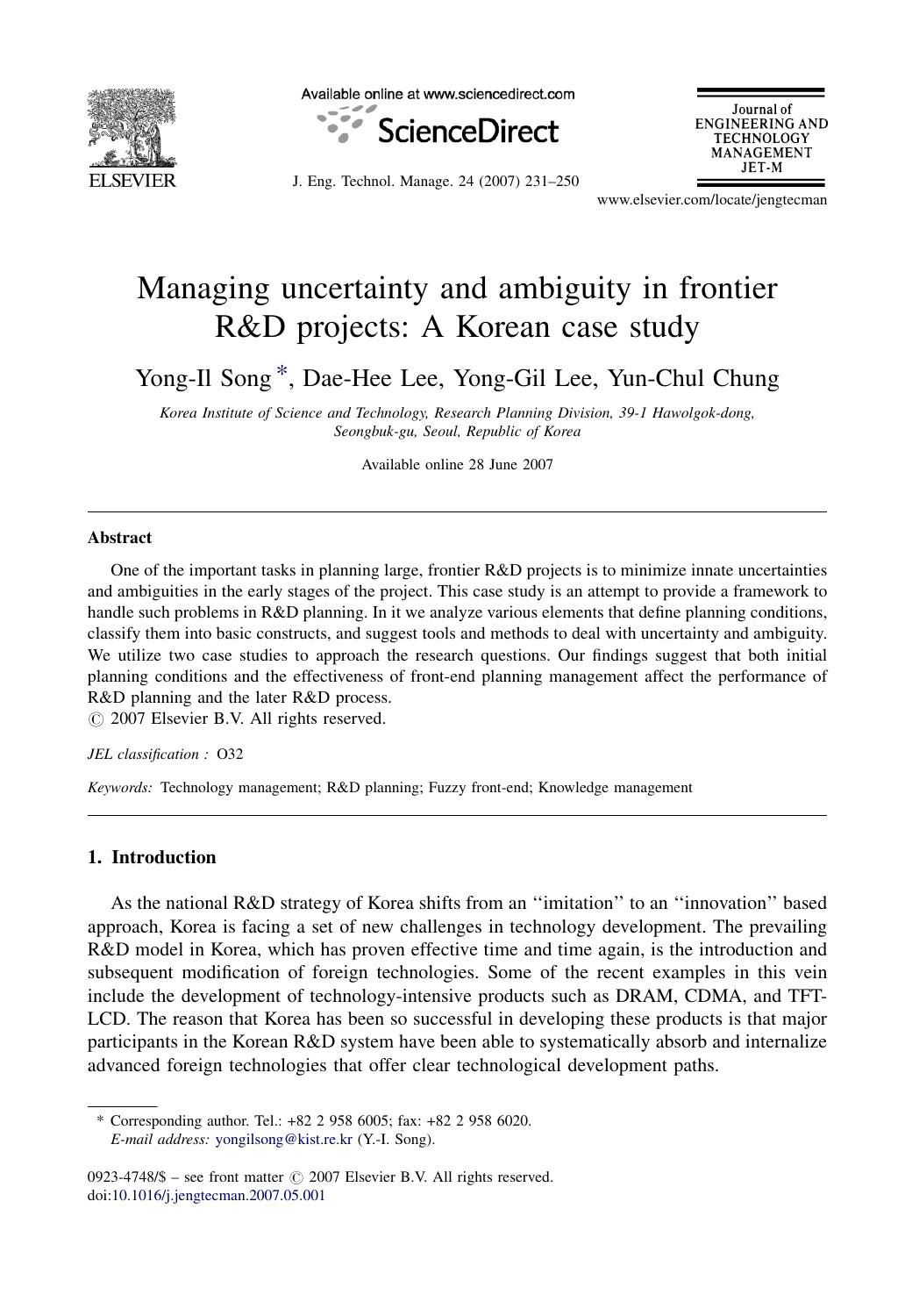In the process of moving to a knowledge-based, technology-intensive model of economic expansion, special attention is now being paid to developing a relevant R&D model which the key players involved in Korea's national innovation system can utilize for successfully organizing and managing path-breaking, innovative R&D projects. One of the critical tasks in this process is to reduce the technological and market uncertainties and ambiguities which are inherent in such frontier R&D projects. When technologies and markets are ill defined and still in their emerging stages, the issue of how to handle such uncertainties, as well as the related development risks, becomes of critical importance. This is especially true in nations like Korea where technological know-how and creative knowledge stock have not accumulated sufficiently enough to compete with world technology leaders. Challenges also come from the current R&D environment in which the technological life cycle gets shorter, and technological breakthrough is more of an artistic fusion of various technologies over a period of cumulative research by a group of competent researchers.

This case study is an attempt to deal with some of these issues. We focus particularly on the issues related to the uncertainty and ambiguity in planning large, cutting-edge technology development projects supported by the Korean government, and provide a framework to manage such issues. Researchers have used the term ''fuzzy front-end'' (FFE) to describe the uncertainties and ambiguities embedded in the front-end portion of planning activities, or pre-planning activities, of the product development process [\(Gupta et al., 1986; Bacon et al., 1994; Khurana and Rosenthal,](#page--1-0) [1997; Onno Omta and de Leeuw, 1997; Khurana and Rosenthal, 1998\)](#page--1-0). In this study we applied this concept to investigate how the embedded uncertainties and ambiguities in such R&D projects can be managed. In particular, we have chosen as case studies two large, forefront research projects, both of which were composed of many sub-projects with multiple project managers and participants from many Korean research institutes and universities. Both projects had a highly complex technological structure, encompassing various technological fields. Both were awarded similar funding of around US\$ 10 million per annum over a 10-year period.

This paper is organized as follows. We first document previous research in R&D planning, especially in front-end planning activities. Next, historical background is provided of government initiatives for such large, forefront technological projects in Korea, followed by case studies of the two selected projects. Then an in-depth analysis of the case studies is performed with a detailed discussion of the implications of this research. We conclude the paper by providing guidelines for dealing with front-end fuzziness in such large, highly experimental R&D projects.

### 2. Research background

## 2.1. Previous research in R&D planning

Front-end R&D planning can be defined as ''the period between when an opportunity is first considered and when an idea is judged ready for development'' ([Kim and Wilemon, 1999](#page--1-0)). It is in this time period that the organization formulates a concept of final product/derivatives of R&D and determines whether or not it will invest resources to initiate the formal R&D process [\(Moenaert et al., 1995\)](#page--1-0). Planning activities typically include R&D strategy formulation, opportunity identification and assessment, a technological feasibility study, R&D project planning, and internal reviews [\(Cooper, 1997; Khurana and Rosenthal, 1998](#page--1-0)). Because of embedded uncertainties, ambiguities, or ''fuzziness'' with respect to market, technology, R&D process, funding, etc., this stage is characterized as knowledge seeking, learning, communication and study, experimenting, and creating.